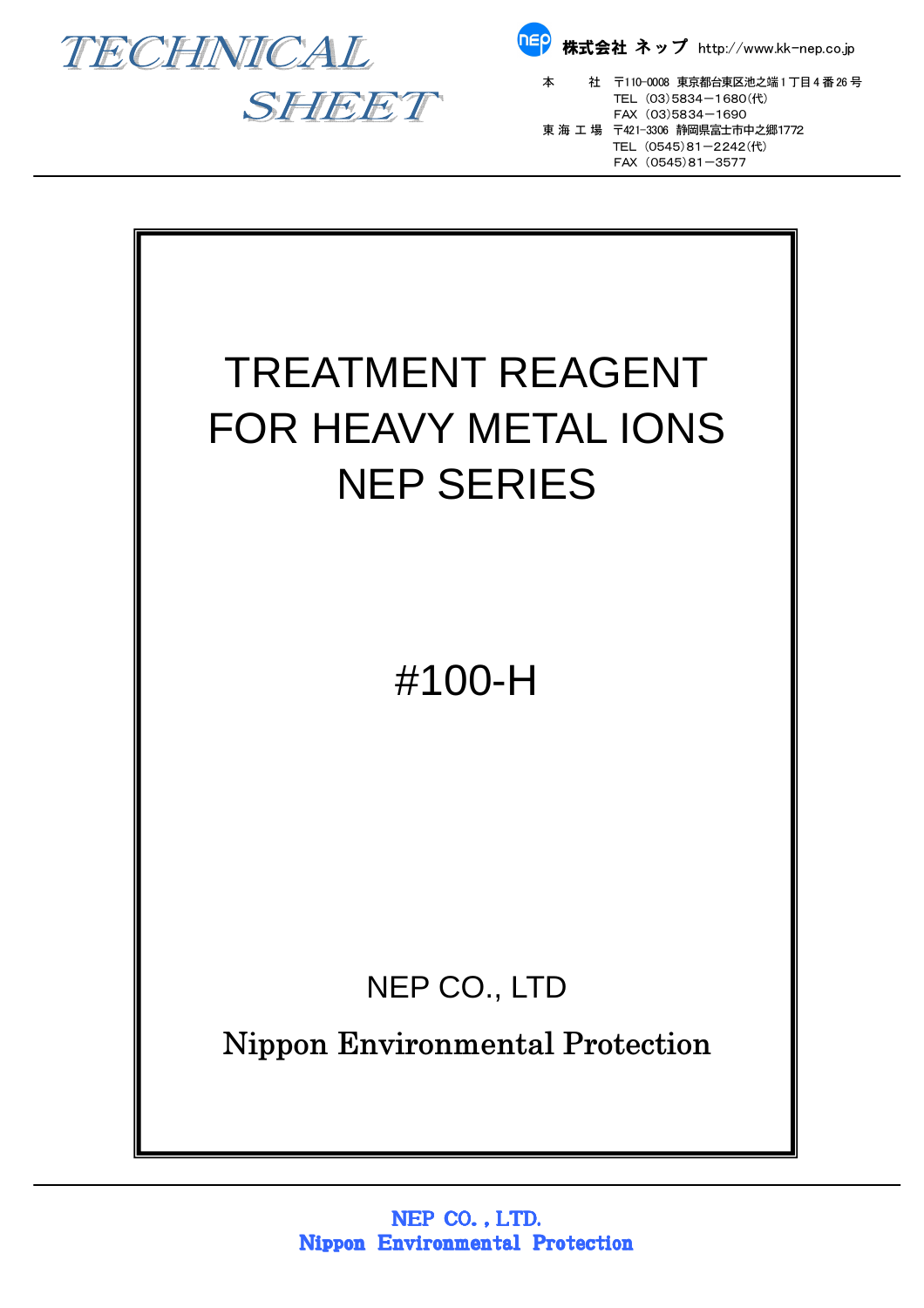

SHEET

| <mark>『『</mark> 》株式会社 ネップ http://www.kk-nep.co.jp |                                                                                                                                                            |
|---------------------------------------------------|------------------------------------------------------------------------------------------------------------------------------------------------------------|
| 本                                                 | 社 〒110-0008 東京都台東区池之端1丁目4番26号<br>TEL (03)5834-1680(代)<br>FAX (03)5834-1690<br>東 海 工 場 〒421-3306 静岡県富士市中之郷1772<br>TEL (0545)81-2242(代)<br>FAX (0545)81-3577 |

## NEP Series

Heavy metals in waste water of factories have been deposited and separated as hydroxides. There are plenty of methods based on a type of industry and a kind of toxic materials. It may be fairly difficult to be less than figure of regulations by such general treatment. The best procedure is demanded by a type of industry, facilities and treatment equipment, an actual figure of regulations. We have developed "NEP Series" as treatment reagents for heavy metal ions. The NEP Series reagents react with various heavy metal ions to form insoluble salts, which are easy handled to dispose. The NEP Series reagents for heavy metal ions have wide applicable and extraordinary performance.

## Characteristic of NEP #100-H

1. It is suitable for treatment of Cu and Ni ions, especially.

It is possible to treat EDTA, ammonium chloride, ammonium persulfate, ammonium citrate, and pyrophosphates that are unable to be treated by usual neutralization way.

2. Elimination rate of heavy metals is extremely high.

This way has high elimination rate, compared to the conventional neutralization method.

3. Easy handling

Your present facilities can be used, to which just be added the reagent.

- 4. Wide applicable
	- Effective pH range is 7~13.

Several sort of heavy metal ions coexisted (two valences and more ions) can be simultaneously removed.

5. Do not cause to increase COD

Due to use just a proper dose to a concentration of heavy metal ions, the active ingredients combine completely with metal ions to be fixed, so that they are not exhausted into water layer.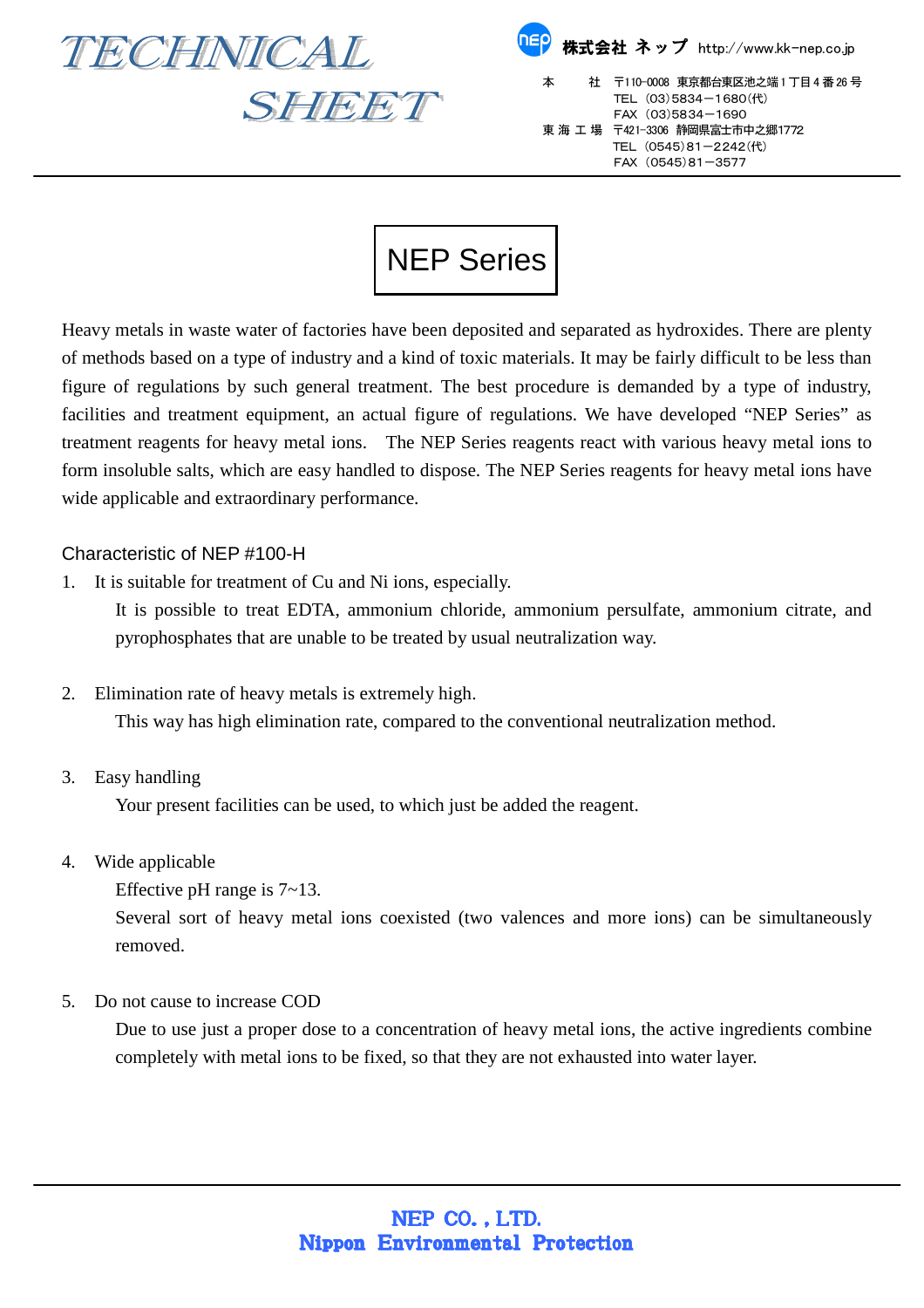

## How to use NEP #100-H

1. First it is adjusted to an appropriate pH by neutralization.

Heavy metal ions in a solution are to be flock as much as possible by way of neutralization. This process can effectively progress the following chemical reaction as well as saving amount of #100-H.

2. The point in use

#100-H is usually added to pH adjustment tank. #100-H is liquid. Use of dedicated tank is desirable. Do not mix to other chemicals. Both of neat solution and dilution can be used. #100-H is possible to be diluted freely based on an ability of adding pump and a size of tank.

3. Solution against a formation of fine flock

A color of reagent is rarely remained in upper liquid. The phenomenon is that the reaction product with #100-H is very fine and uncondensed. One of the solutions is to use 1-3 times of inorganic aggregation auxiliary.

4. Use of polymer coagulant

It is the same as usual aggregation and precipitation way by neutralization. Polymer coagulant can be added after an addition of aggregation auxiliary, if you use. Do not use polymer coagulant when all solutions are filtered off, because filters may be clogged.

5. Addition amount of #100-H

The equimolar amount of #100-H is used to total heavy metal ions in waste water. Standard is that 0.1 mL (2-3 drops) of #100-H is used in 10 mg/L concentration of single heavy metal ion. Practical waste water containing several kinds of heavy metals, however, do not give theoretical result. Please ask to our NEP sales engineers about the reagent grade and addition amount. We can determine the best mode by a laboratory test.

Please read MSDS before use, although NEP #100-H is not a poisonoum substance nor a dangerous object.